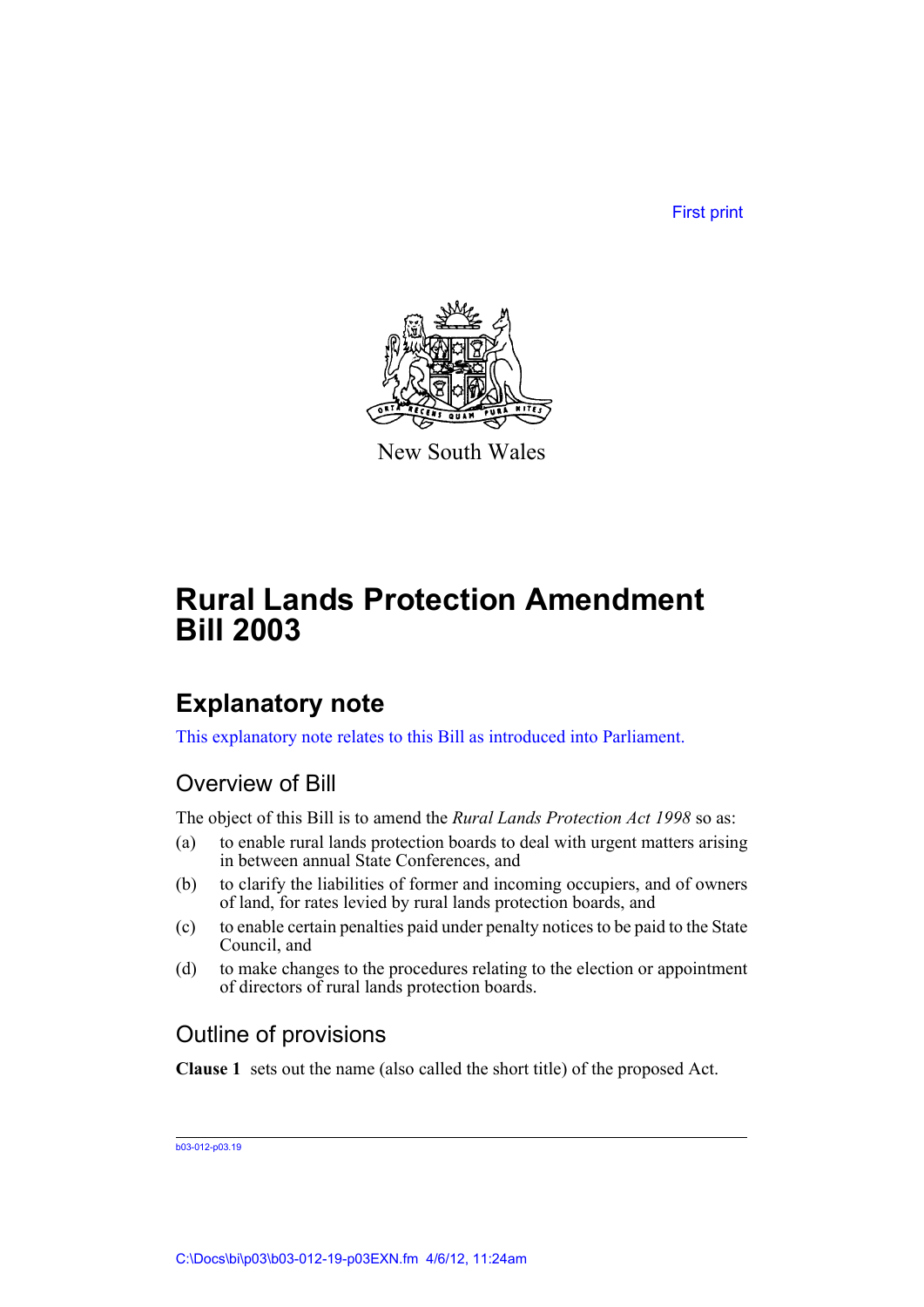Explanatory note

**Clause 2** provides for the commencement of the proposed Act on a day or days to be appointed by proclamation.

**Clause 3** is a formal provision giving effect to the amendments to the *Rural Lands Protection Act 1998* set out in Schedule 1.

### **Schedule 1 Amendments**

Section 17 of the *Rural Lands Protection Act 1998* specifies matters that must be determined at annual State Conferences of rural lands protection boards. These matters include general policies to be implemented by the boards for the protection of rural lands and primary policies to guide the State Council in carrying out its functions.

**Schedule 1 [3] and [5]** enable rural lands protection boards, through the State Council, to deal with urgent matters without waiting for the next annual State Conference. **Schedule 1 [1], [2] and [4]** are amendments consequential on the new power of the boards to deal with urgent matters that arise in between annual State Conferences.

**Schedule 1 [6]–[8] and [10]** make it clear that it is only the liability of a person to pay to the rural lands protection board a rate (being a rate in respect of land that is unpaid on the day the person ceases to be the occupier or owner of the land) that is extinguished when the person gives notice to the board of the change in occupancy or ownership. The person's liability to pay a person who may have paid the unpaid rate to the board continues and is not extinguished by the notice.

**Schedule 1 [9]** makes it clear that the liability of a person other than the Crown who is the owner or new owner of land for payment to the appropriate rural lands protection board of any rate, interest or charges in respect of the land that was not paid by the former occupier or former owner continues despite the giving by the former occupier or former owner of a notice of change of occupancy or ownership.

**Schedule 1 [11]** provides that the occupier or owner of land may recover as a debt any amount paid for accrued rates referred to in the section.

**Schedule 1 [12] and [13]** enable rural lands protection boards to issue stock permits for less than the amount prescribed by the regulations in respect of the permits.

**Schedule 1 [14]** is a minor amendment to clarify the contributions of rural lands protection boards to the cost of eradicating certain pests.

**Schedule 1 [15]** provides for the ownership and disposition of penalties paid for penalty notice offences.

Explanatory note page 2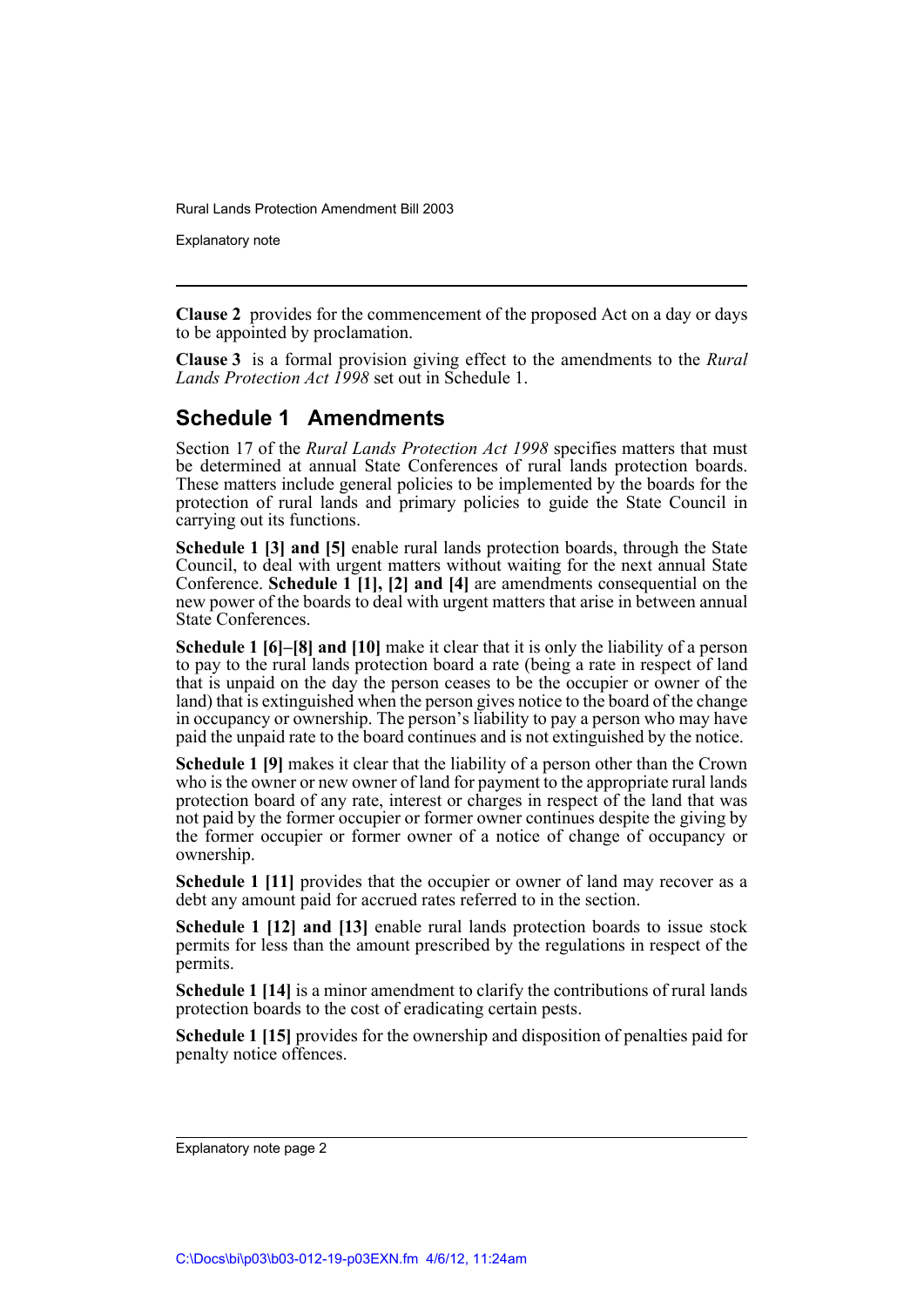Explanatory note

By an order under clause 7 of Schedule 2 to the Act published in the Gazette on 28 September 2001, the general elections of directors of the rural lands protection boards on 1 October 2001 were postponed to 1 October 2002. **Schedule 1 [16]** is an amendment consequential on that postponement.

**Schedule 1 [17]** enables the Minister to appoint directors in case of vacancies arising after the postponement of general elections of directors. This removes the obligation to hold special elections to fill those vacancies.

**Schedule 1 [18]** allows the use of a person's postal address (instead of the current residential address) for purposes of the electoral roll.

**Schedule 1 [19]** removes the discretion of an authorised officer relating to which of the persons eligible to be enrolled for the purposes of the election of directors of rural lands protection boards is to be enrolled where there are 2 or more occupiers of land who are eligible for enrolment. By removing the discretion, the burden is shifted to the eligible occupiers of the land to nominate for enrolment.

**Schedule 1 [20]** amends Schedule 7 to the Act to enable regulations of a savings or transitional nature to be made as a consequence of the enactment of the proposed Act.

**Schedule 1 [21]** inserts a new Part 4 in Schedule 7 to the Act which contains a savings provision relating to existing electoral rolls.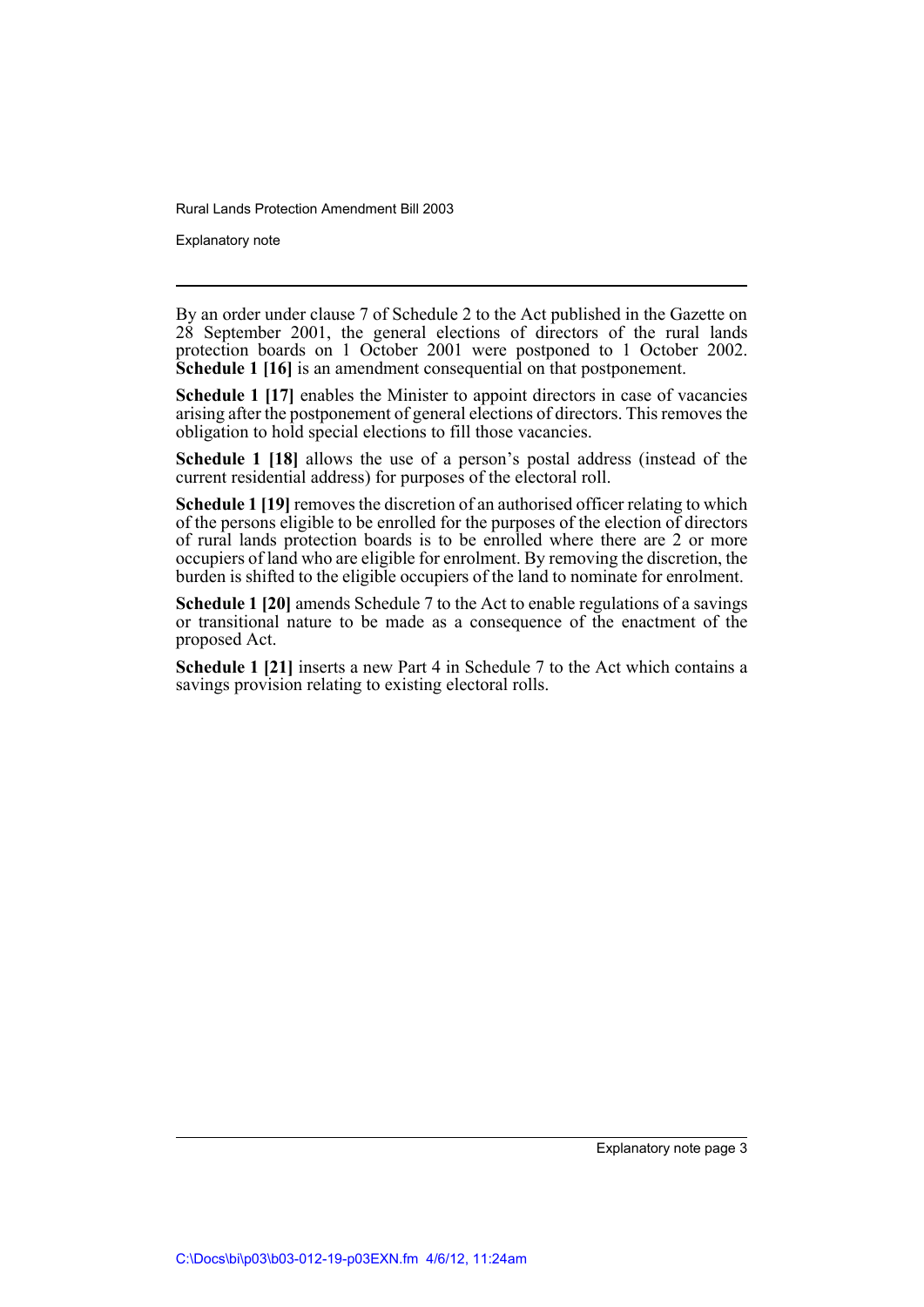Explanatory note

Explanatory note page 4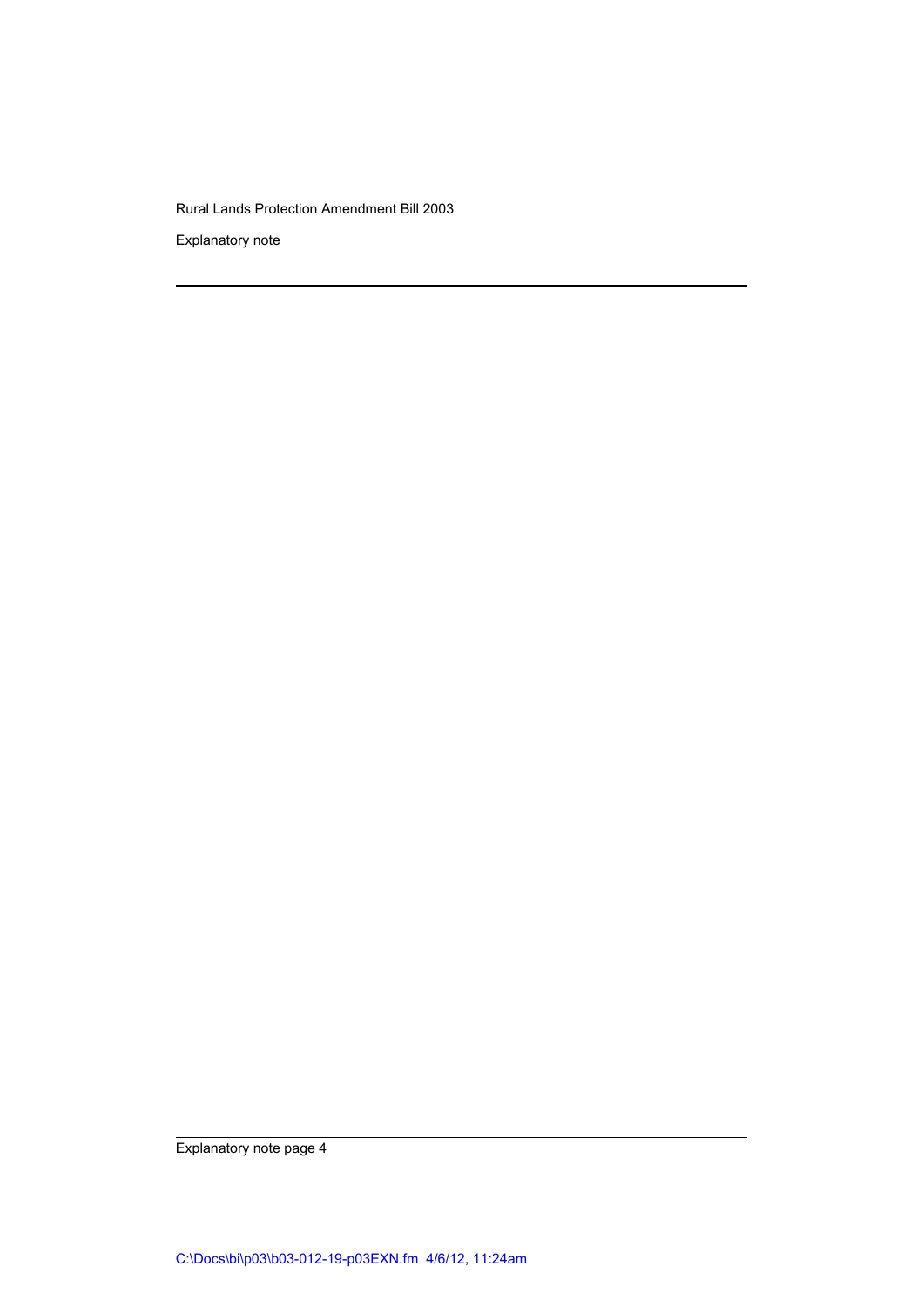First print



New South Wales

# **Rural Lands Protection Amendment Bill 2003**

## **Contents**

|                                                     | Page                  |
|-----------------------------------------------------|-----------------------|
| Name of Act                                         |                       |
| Commencement                                        | 2                     |
| Amendment of Rural Lands Protection Act 1998 No 143 | $\mathcal{P}$         |
|                                                     |                       |
|                                                     | Schedule 1 Amendments |

b03-012-p03.19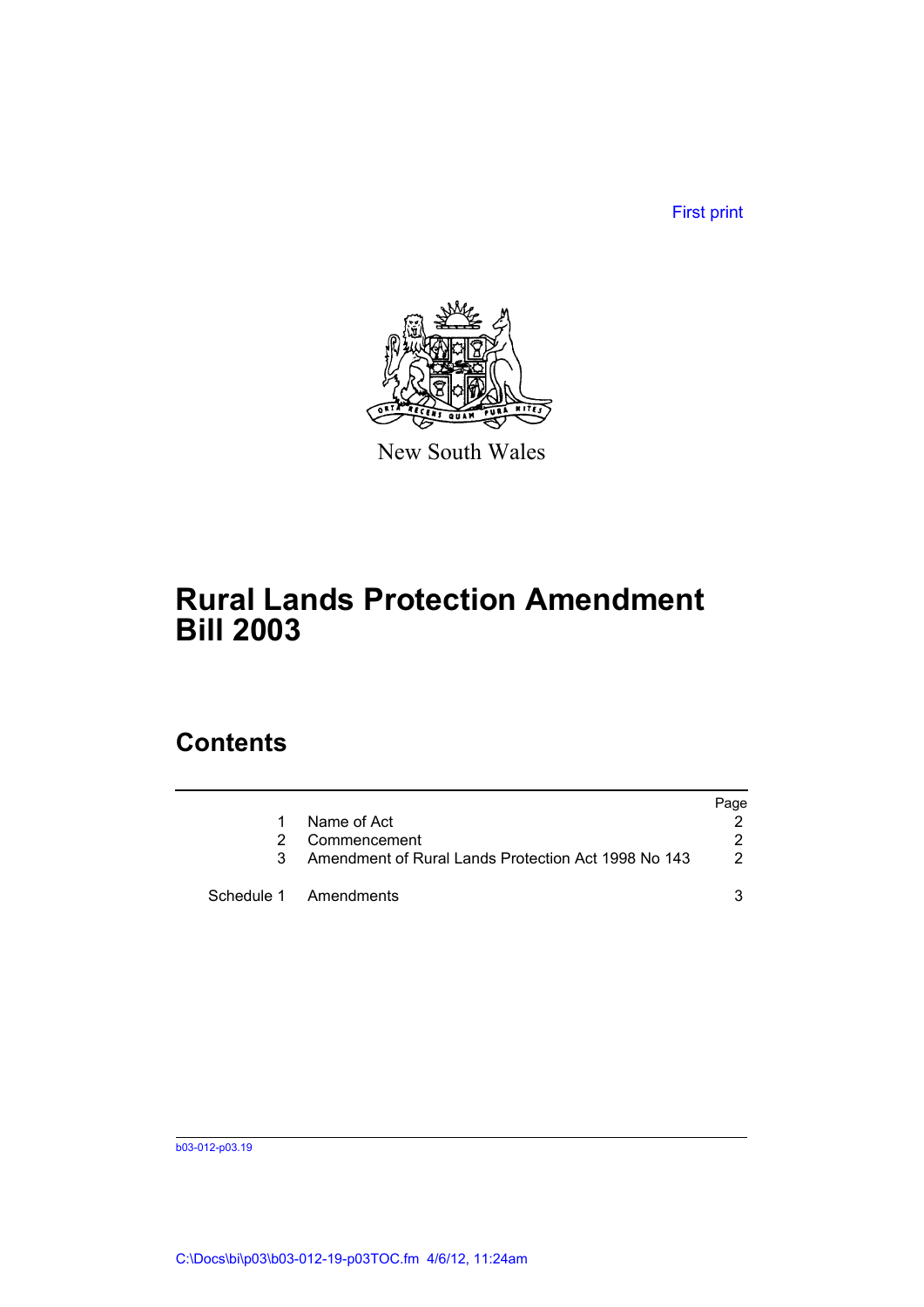**Contents** 

Page

Contents page 2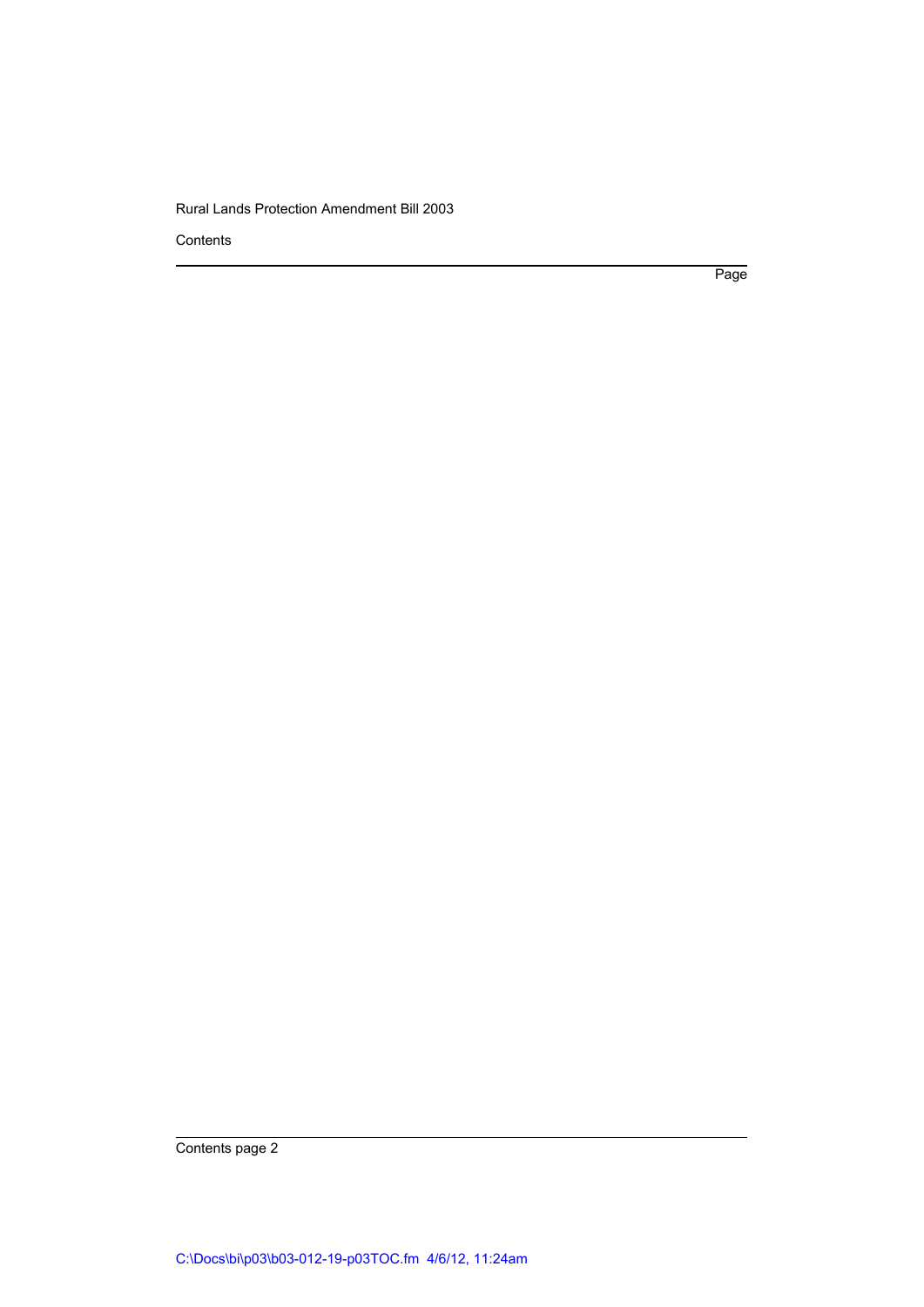

New South Wales

# **Rural Lands Protection Amendment Bill 2003**

No , 2003

### **A Bill for**

An Act to amend the *Rural Lands Protection Act 1998* to make provision for dealing with urgent matters arising in between annual State Conferences; to simplify the procedures for the election or appointment of directors of rural lands protection boards; and for other purposes.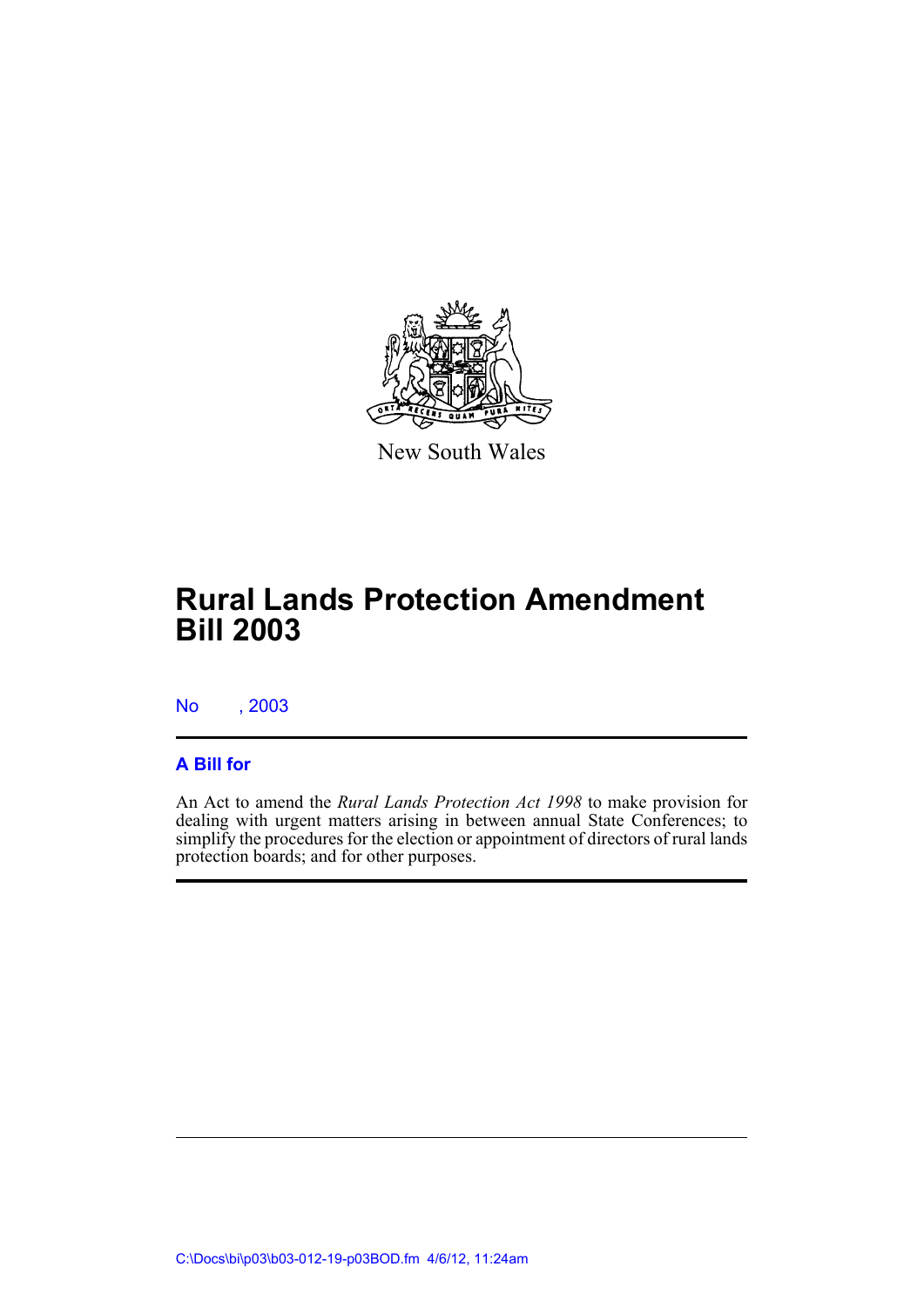<span id="page-7-2"></span><span id="page-7-1"></span><span id="page-7-0"></span>

|             | The Legislature of New South Wales enacts:                                        | 1      |
|-------------|-----------------------------------------------------------------------------------|--------|
| 1           | Name of Act                                                                       | 2      |
|             | This Act is the <i>Rural Lands Protection Amendment Act 2003</i> .                | 3      |
| $\mathbf 2$ | <b>Commencement</b>                                                               | 4      |
|             | This Act commences on a day or days to be appointed by<br>proclamation.           | 5<br>6 |
| 3           | <b>Amendment of Rural Lands Protection Act 1998 No 143</b>                        | 7      |
|             | The <i>Rural Lands Protection Act 1998</i> is amended as set out in<br>Schedule 1 | 8<br>9 |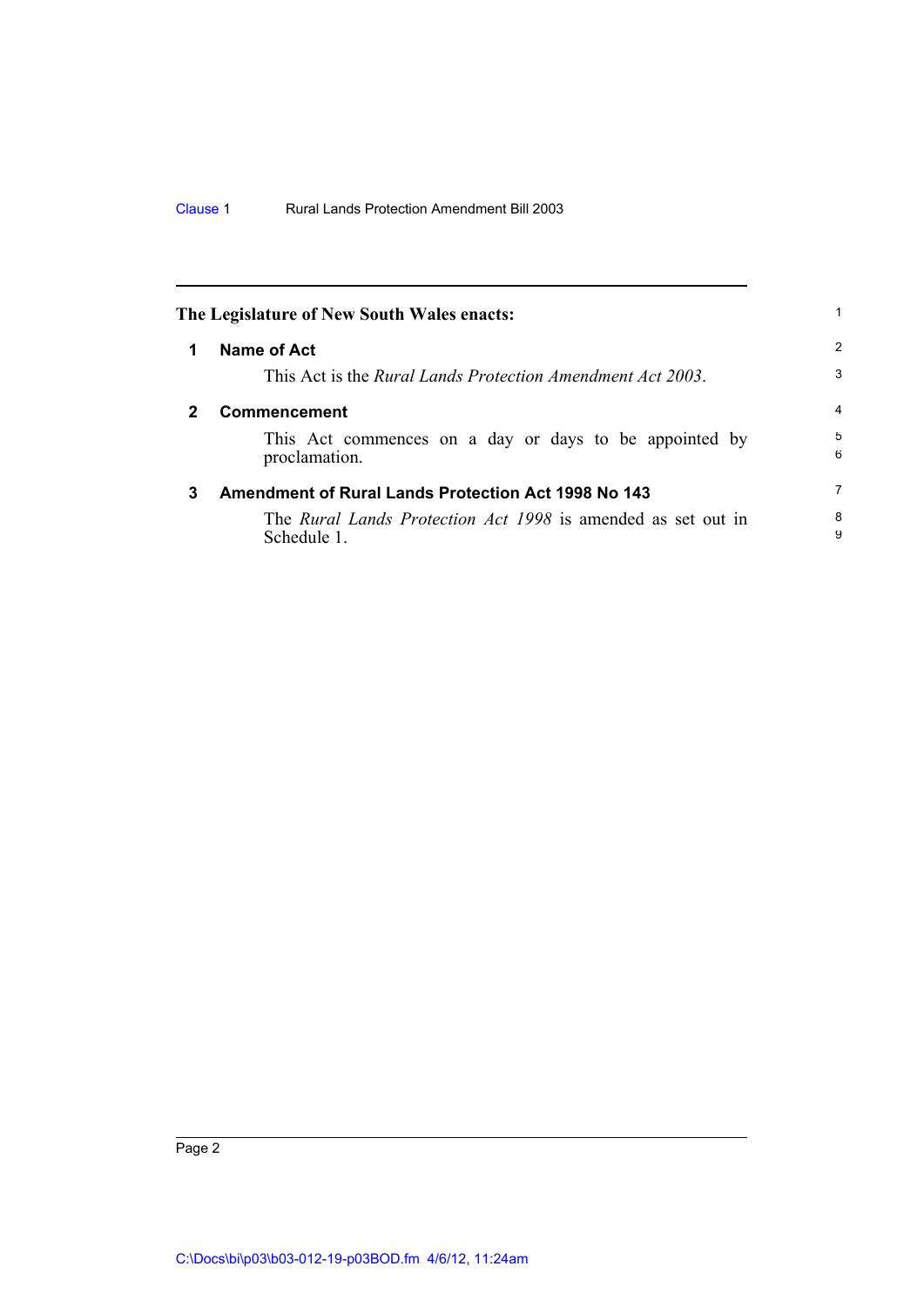Amendments Schedule 1

 $\ddot{\phantom{a}}$ 

<span id="page-8-0"></span>

|     |            |                          |                      | <b>Schedule 1 Amendments</b><br>(Section 3)                                                                                                                                                                                                               | $\mathbf{1}$<br>2    |
|-----|------------|--------------------------|----------------------|-----------------------------------------------------------------------------------------------------------------------------------------------------------------------------------------------------------------------------------------------------------|----------------------|
| [1] |            |                          |                      | Section 11 State Council accountable to State Conferences for<br>implementation of general policies                                                                                                                                                       | 3<br>4               |
|     |            |                          |                      | Insert "or by postal ballot in accordance with section 26B" after<br>"Conferences" in section $11$ (1).                                                                                                                                                   | 5<br>6               |
| [2] |            |                          |                      | <b>Section 24 Functions of State Council</b>                                                                                                                                                                                                              | 7                    |
|     |            |                          |                      | Insert "or matters determined by postal ballot in accordance with<br>section 26B" after "Conferences" in section 24 (2) (a).                                                                                                                              | 8<br>9               |
| [3] |            |                          |                      | Sections 26A and 26B                                                                                                                                                                                                                                      | 10                   |
|     |            | Insert after section 26: |                      |                                                                                                                                                                                                                                                           | 11                   |
|     | <b>26A</b> |                          |                      | <b>Matters arising in between State Conferences</b>                                                                                                                                                                                                       | $12 \overline{ }$    |
|     |            | (1)                      |                      | The State Council may, on its own initiative or at the request<br>of any board under section 43A, direct the Chief Executive<br>Officer to conduct a postal ballot of all or some of the boards<br>to determine any matter to which this section applies. | 13<br>14<br>15<br>16 |
|     |            | (2)                      |                      | The State Council must not give a direction under this section<br>unless it is satisfied that the matter is so urgent that it cannot<br>wait for the next State Conference.                                                                               | 17<br>18<br>19       |
|     |            | (3)                      |                      | This section applies to the following matters:                                                                                                                                                                                                            | 20                   |
|     |            |                          | (a)                  | a matter relating to a resolution of a State Conference<br>on which the State Council needs guidance or<br>clarification,                                                                                                                                 | 21<br>22<br>23       |
|     |            |                          | (b)                  | any matter that may be determined by resolution at a<br>State Conference,                                                                                                                                                                                 | 24<br>25             |
|     |            |                          | (c)                  | any other matter that the State Council considers is of<br>such importance that the matter should be referred to all<br>or some of the boards.                                                                                                            | 26<br>27<br>28       |
|     | 26B        |                          | <b>Postal ballot</b> |                                                                                                                                                                                                                                                           | 29                   |
|     |            | (1)                      |                      | The decision of the boards on a matter to which section 26A<br>applies is to be determined by a postal ballot conducted in<br>accordance with this section and the regulations.                                                                           | 30<br>31<br>32       |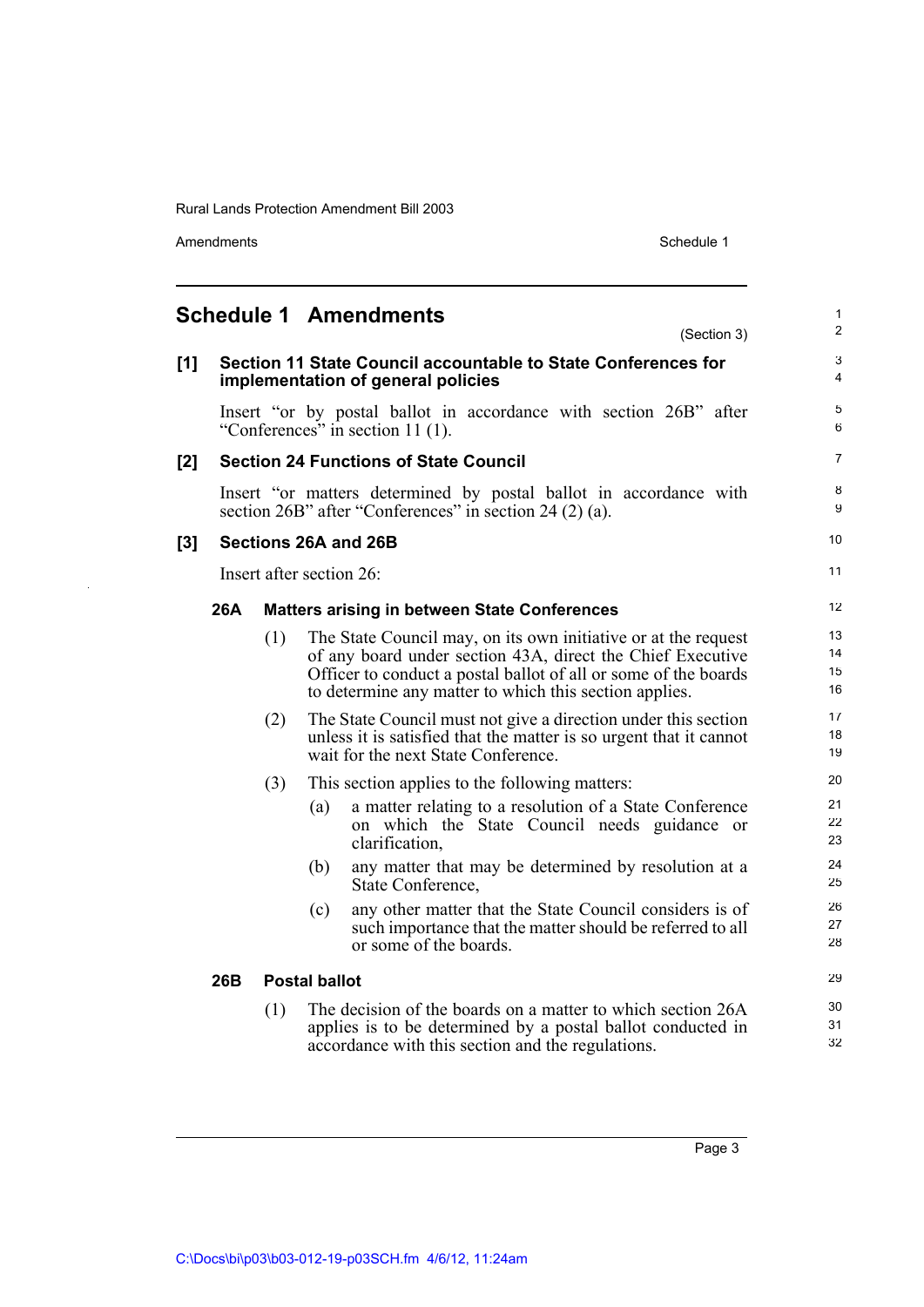Schedule 1 Amendments

|       | (2)                      | The Chief Executive Officer is to give each board included in<br>the postal ballot notice of the ballot so as to enable the board<br>to consider the matter and any comments of other such boards<br>regarding the matter. The notice must be given at least 40 days<br>before the date fixed for the closing of the ballot and must<br>include the motion to be voted on and the recommendation of<br>the State Council on the matter. | $\mathbf{1}$<br>$\overline{2}$<br>3<br>4<br>5<br>6<br>$\overline{7}$ |
|-------|--------------------------|-----------------------------------------------------------------------------------------------------------------------------------------------------------------------------------------------------------------------------------------------------------------------------------------------------------------------------------------------------------------------------------------------------------------------------------------|----------------------------------------------------------------------|
|       | (3)                      | Any comments that a board may wish to make regarding the<br>matter must be received by the other boards included in the<br>postal ballot at least 10 days before the date fixed for the<br>closing of the ballot.                                                                                                                                                                                                                       | 8<br>9<br>10<br>11                                                   |
|       | (4)                      | The Chief Executive Officer is to be the returning officer for<br>the ballot.                                                                                                                                                                                                                                                                                                                                                           | 12<br>13                                                             |
|       | (5)                      | A decision on a matter supported by a majority of votes cast<br>by the boards is the determination of the boards polled on the<br>matter.                                                                                                                                                                                                                                                                                               | 14<br>15<br>16                                                       |
| [4]   | action                   | Section 27 State Council may request a board to take specified                                                                                                                                                                                                                                                                                                                                                                          | 17<br>18                                                             |
|       |                          | Insert "or determined by postal ballot in accordance with section 26B"<br>after "Conference" in section 27 (2) (b).                                                                                                                                                                                                                                                                                                                     | 19<br>20                                                             |
| $[5]$ | <b>Section 43A</b>       |                                                                                                                                                                                                                                                                                                                                                                                                                                         | 21                                                                   |
|       | Insert after section 43: |                                                                                                                                                                                                                                                                                                                                                                                                                                         | 22                                                                   |
|       | 43A                      | <b>Matters arising in between State Conferences</b>                                                                                                                                                                                                                                                                                                                                                                                     | 23                                                                   |
|       |                          | If a board is of the opinion that a matter should be referred to<br>all or some of the boards before the next State Conference, the<br>board may request the State Council to give a direction under<br>section 26A.                                                                                                                                                                                                                    | 24<br>25<br>26<br>27                                                 |
| [6]   | paid by occupier         | Section 65 Liability of owner (other than Crown) to pay rates not                                                                                                                                                                                                                                                                                                                                                                       | 28<br>29                                                             |
|       | $65(1)$ .                | Insert "by an occupier" after "payable" where firstly occurring in section                                                                                                                                                                                                                                                                                                                                                              | 30<br>31                                                             |
| $[7]$ |                          | Section 66 Liability when occupier or owner of land changes                                                                                                                                                                                                                                                                                                                                                                             | 32                                                                   |
|       |                          | Insert "to a board" after "pay" in section $66(1)$ .                                                                                                                                                                                                                                                                                                                                                                                    | 33                                                                   |
|       |                          |                                                                                                                                                                                                                                                                                                                                                                                                                                         |                                                                      |

Page 4

l,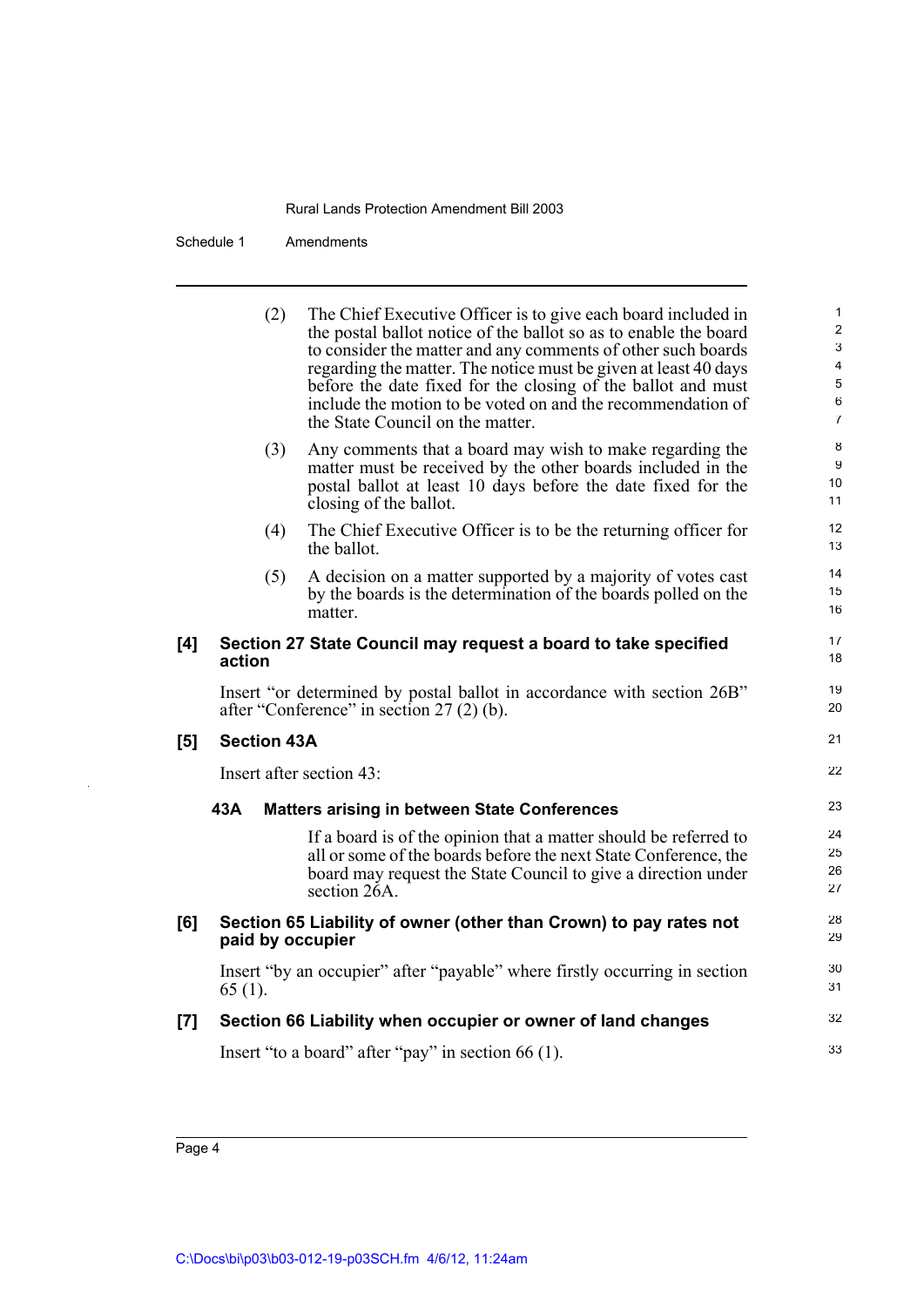Amendments Schedule 1

 $\ddot{\phantom{a}}$ 

| [8]    | Section 66 (1), note                                                                                                                                                                                                                                                                                                                                                                                                                                                                                                                                                                                                                       | 1                                                                          |
|--------|--------------------------------------------------------------------------------------------------------------------------------------------------------------------------------------------------------------------------------------------------------------------------------------------------------------------------------------------------------------------------------------------------------------------------------------------------------------------------------------------------------------------------------------------------------------------------------------------------------------------------------------------|----------------------------------------------------------------------------|
|        | Insert at the end of the subsection:                                                                                                                                                                                                                                                                                                                                                                                                                                                                                                                                                                                                       | $\overline{\mathbf{c}}$                                                    |
|        | <b>Note.</b> The liability of a person who ceased to be the occupier or owner<br>of the land (the former occupier or former owner) to pay any owner or<br>subsequent occupier who has paid to a board any unpaid rate that<br>should have been paid by the former occupier or former owner does not<br>cease on the giving of the notice, and the owner or subsequent occupier<br>who paid the unpaid rate to the board may recover the amount from the<br>former occupier or former owner (see section 68).                                                                                                                               | 3<br>$\overline{\mathcal{L}}$<br>$\frac{5}{6}$<br>$\overline{7}$<br>8<br>9 |
| [9]    | Section 66 (1A)                                                                                                                                                                                                                                                                                                                                                                                                                                                                                                                                                                                                                            | 10                                                                         |
|        | Insert after section 66 $(1)$ :                                                                                                                                                                                                                                                                                                                                                                                                                                                                                                                                                                                                            | 11                                                                         |
|        | (1A)<br>The giving of a notice as referred to in subsection $(1)$ does not<br>affect any liability of the owner of the land other than the<br>Crown (if the notice is of change of occupancy) or the new<br>owner of the land other than the Crown (if the notice is of<br>change of ownership) for the whole or any part of a rate that<br>is unpaid or for any interest or any other charges in respect of<br>the rate under section 65.<br>Note. If any unpaid rate, interest or charge is paid to a board by the<br>owner or new owner, he or she may recover the amount from the former<br>occupier or former owner (see section 68). | 12<br>13<br>14<br>15<br>16<br>17<br>18<br>19<br>20<br>21                   |
| $[10]$ | <b>Section 66 (2)</b>                                                                                                                                                                                                                                                                                                                                                                                                                                                                                                                                                                                                                      | 22                                                                         |
|        | Insert "to a board" after "pays".                                                                                                                                                                                                                                                                                                                                                                                                                                                                                                                                                                                                          | 23                                                                         |
| $[11]$ | Section 68 Recovery of rates paid when not occupier or owner                                                                                                                                                                                                                                                                                                                                                                                                                                                                                                                                                                               | 24                                                                         |
|        | Insert "as a debt" after "that other person" where firstly occurring.                                                                                                                                                                                                                                                                                                                                                                                                                                                                                                                                                                      | 25                                                                         |
| $[12]$ | Section 102 Applications for stock permits and reserve use<br>permits                                                                                                                                                                                                                                                                                                                                                                                                                                                                                                                                                                      | 26<br>27                                                                   |
|        | Omit "permit has been paid or arrangements have been made for payment<br>of the fee" from section $102(2)$ .                                                                                                                                                                                                                                                                                                                                                                                                                                                                                                                               | 28<br>29                                                                   |
|        | Insert instead "permit, or such lesser amount as is determined by the board<br>in accordance with subsection $(2A)$ , has been paid or arrangements have<br>been made for payment of the fee or the lesser amount".                                                                                                                                                                                                                                                                                                                                                                                                                        | 30<br>31<br>32                                                             |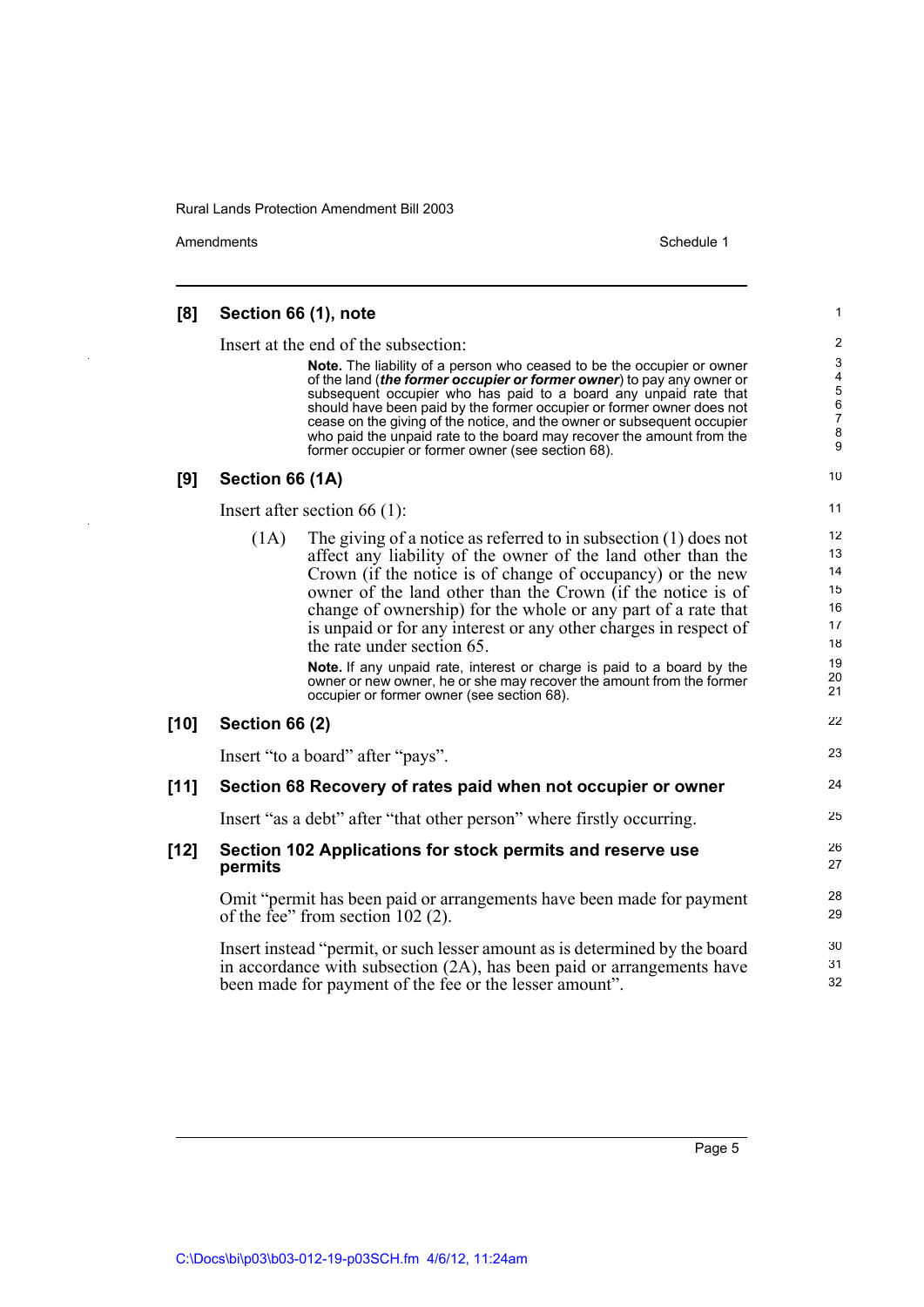Schedule 1 Amendments

| Section 102 (2A) and (2B) | [13] |  |  |  |  |  |
|---------------------------|------|--|--|--|--|--|
|---------------------------|------|--|--|--|--|--|

Insert after section 102 (2):

|      |                | (2A)               | For the purposes of subsection $(2)$ , any lesser amount<br>determined by the board must be determined by reference to:   | 3<br>4                 |
|------|----------------|--------------------|---------------------------------------------------------------------------------------------------------------------------|------------------------|
|      |                |                    | a class of persons, public roads, travelling stock<br>(a)                                                                 | $\mathbf 5$<br>$\,6\,$ |
|      |                |                    | reserves or activities, or<br>situations that come within circumstances described in<br>(b)                               | $\overline{7}$         |
|      |                |                    | the determination.                                                                                                        | 8                      |
|      |                | (2B)               | A board must display in a conspicuous place in its office the                                                             | 9                      |
|      |                |                    | fees prescribed by the regulations or determined by the board<br>as payable for applications for permits.                 | 10<br>11               |
| [14] | <b>insects</b> |                    | Section 172 Contributions towards eradication of pests that are                                                           | 12<br>13               |
|      |                |                    | Omit "in the district" from section 172 (1).                                                                              | 14                     |
| [15] |                | <b>Section 207</b> |                                                                                                                           | 15                     |
|      |                |                    | Omit the section. Insert instead:                                                                                         | 16                     |
|      | 207            |                    | Penalties belong to prosecuting boards or State Council                                                                   | 17                     |
|      |                | (1)                | In this section:                                                                                                          | 18                     |
|      |                |                    | <i>relevant period</i> means:                                                                                             | 19                     |
|      |                |                    | the period beginning on the commencement of this<br>(a)<br>subsection and ending on 31 December 2003, or                  | 20<br>21               |
|      |                |                    | any subsequent year.<br>(b)                                                                                               | 22                     |
|      |                | (2)                | Whenever any monetary penalty is imposed for an offence                                                                   | 23<br>24               |
|      |                |                    | against this Act that is prosecuted by a board the proper<br>officer of the court that imposed the penalty must pay the   | 25                     |
|      |                |                    | amount of the penalty to the board.                                                                                       | 26                     |
|      |                | (3)                | An amount paid to a board under this section, or paid under                                                               | 27<br>28               |
|      |                |                    | section 206 for a penalty payable under a penalty notice<br>served by an authorised officer appointed by a board who is   | 29                     |
|      |                |                    | not a police officer, belongs to the board concerned.                                                                     | 30                     |
|      |                | (4)                | An amount paid under section 206 for a penalty payable under<br>a penalty notice served by an authorised officer who is a | 31<br>32               |
|      |                |                    | police officer belongs to the State Council.                                                                              | 33                     |

1 2

Page 6

 $[15]$ 

l,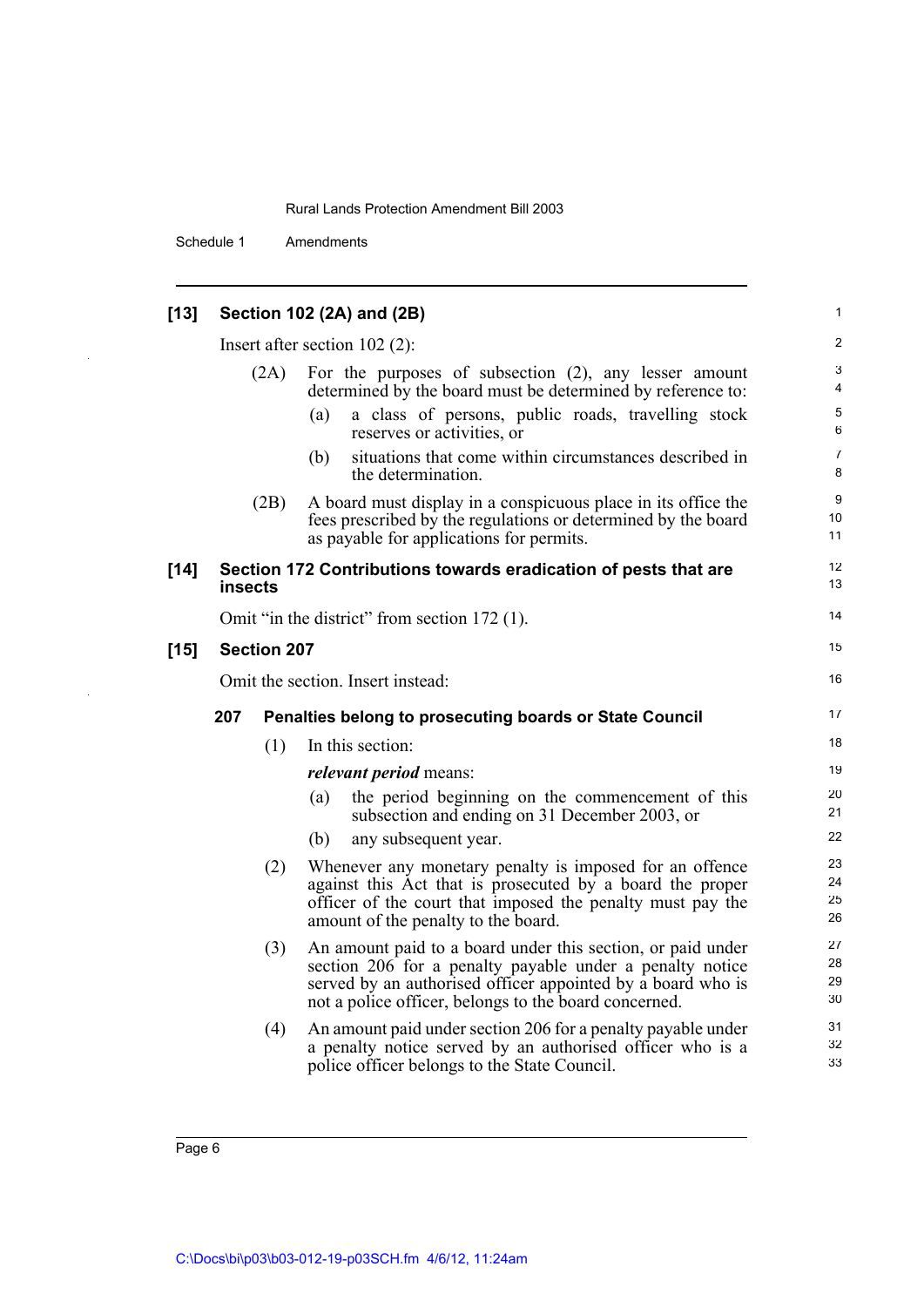Amendments Schedule 1

 $\ddot{\phantom{a}}$ 

 $\ddot{\phantom{a}}$ 

|      | (5) | The total of the amounts paid as referred to in subsection (4)<br>in a relevant period must be distributed to the boards in the<br>year following the relevant period by way of reduction of the<br>contribution that each board is required to pay under section<br>31. The reduction must be in the same proportion as the<br>amount of contribution payable by the board for the year<br>following the relevant period bears to the total amount of<br>contributions calculated in accordance with section 31 for that<br>year. | $\mathbf{1}$<br>$\overline{2}$<br>3<br>$\overline{\mathbf{4}}$<br>5<br>$\,6\,$<br>$\overline{7}$<br>8<br>9 |
|------|-----|------------------------------------------------------------------------------------------------------------------------------------------------------------------------------------------------------------------------------------------------------------------------------------------------------------------------------------------------------------------------------------------------------------------------------------------------------------------------------------------------------------------------------------|------------------------------------------------------------------------------------------------------------|
|      | (6) | This section applies irrespective of any other law to the<br>contrary.                                                                                                                                                                                                                                                                                                                                                                                                                                                             | 10<br>11                                                                                                   |
| [16] |     | <b>Schedule 2 Election or appointment of directors</b>                                                                                                                                                                                                                                                                                                                                                                                                                                                                             | 12                                                                                                         |
|      |     | Omit "2001" wherever occurring in clause 6. Insert instead "2002".                                                                                                                                                                                                                                                                                                                                                                                                                                                                 | 13                                                                                                         |
| [17] |     | Schedule 2, clause 7 (3) (c)                                                                                                                                                                                                                                                                                                                                                                                                                                                                                                       | 14                                                                                                         |
|      |     | Insert after clause $7(3)(b)$ :                                                                                                                                                                                                                                                                                                                                                                                                                                                                                                    | 15                                                                                                         |
|      |     | , and                                                                                                                                                                                                                                                                                                                                                                                                                                                                                                                              | 16                                                                                                         |
|      |     | (c)<br>clause 7 of Schedule 1 and clause 9 cease to apply to<br>any vacancy occurring in the office of a director after<br>the order appointing a later day is published in the<br>Gazette and the Minister may, if he or she thinks fit,<br>appoint a person who would be qualified to be elected<br>as a director to fill the office until the later day.                                                                                                                                                                        | 17<br>18<br>19<br>20<br>21<br>22                                                                           |
| [18] |     | Schedule 2, clause 10                                                                                                                                                                                                                                                                                                                                                                                                                                                                                                              | 23                                                                                                         |
|      |     | Omit "residential" wherever occurring in clause 10 (1) (a) and (2) (a).                                                                                                                                                                                                                                                                                                                                                                                                                                                            | 24                                                                                                         |
|      |     | Insert instead "postal".                                                                                                                                                                                                                                                                                                                                                                                                                                                                                                           | 25                                                                                                         |
| [19] |     | Schedule 2, clause 13                                                                                                                                                                                                                                                                                                                                                                                                                                                                                                              | 26                                                                                                         |
|      |     | Omit "If no nomination is made in accordance with clause 12, the<br>authorised officer is to choose which of the persons eligible to be enrolled<br>is to be enrolled and is to enrol those persons." from clause 13 (3).                                                                                                                                                                                                                                                                                                          | 27<br>28<br>29                                                                                             |
| [20] |     | <b>Schedule 7 Savings and transitional provisions</b>                                                                                                                                                                                                                                                                                                                                                                                                                                                                              | 30                                                                                                         |
|      |     | Insert at the end of clause $1(1)$ :                                                                                                                                                                                                                                                                                                                                                                                                                                                                                               | 31                                                                                                         |
|      |     | <b>Rural Lands Protection Amendment Act 2003</b>                                                                                                                                                                                                                                                                                                                                                                                                                                                                                   | 32                                                                                                         |